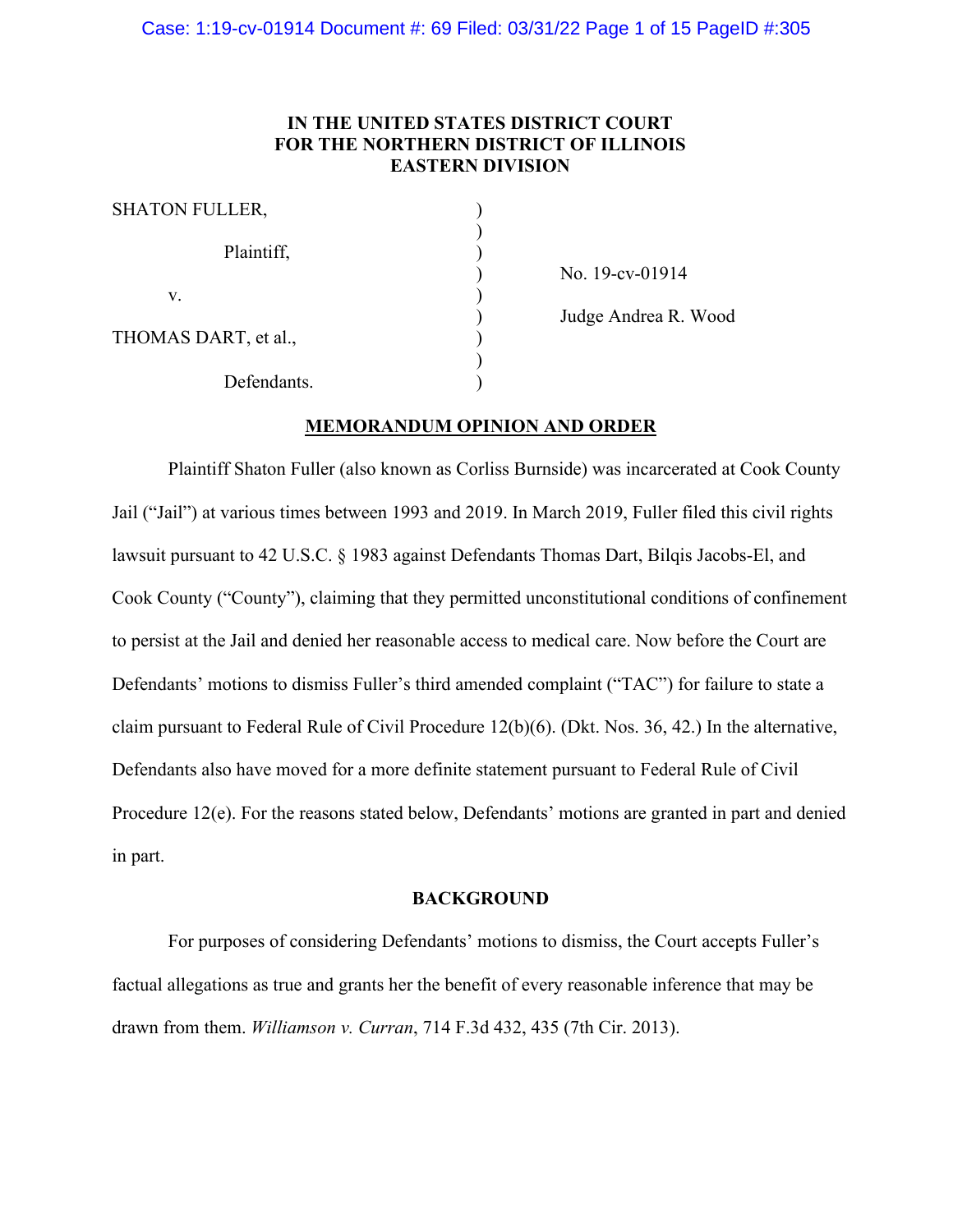# Case: 1:19-cv-01914 Document #: 69 Filed: 03/31/22 Page 2 of 15 PageID #:306

As alleged in her TAC, Fuller has been incarcerated at the Jail at various times over the past 28 years, including in 1993, from 1996 to 2001, from 2003 to 2009, and from 2009 to 2019. (*See* TAC ¶¶ 1, 12, Dkt. No. 30.) Fuller has sued Dart, in his official capacity as Cook County Sherriff, and Jacobs-El,<sup>[1](#page-1-0)</sup> in her official capacity as Director of the Cook County Department of Facilities Management, based on their alleged deliberate indifference to allegedly unconstitutional living conditions at the Jail. (*Id.* ¶¶ 5–6.)

Specifically, Fuller alleges that Dart and Jacobs-El have allowed her and other inmates at the Jail to be exposed to "unsanitary, toxic, and harmful conditions." (*Id.* ¶ 15.) She claims to have been subjected to "maggots, gnats, and worms present in her living quarters" and that she has had to use Jail facilities where visible mold, bacteria, fungus, mildew, and lead deposits were present on faucets, toilets, and shower heads. (*Id.* ¶ 20.) Fuller further alleges that corrosion of the Jail's water pipes contaminated her drinking water, causing her to experience stomach pains, cramps, irritation, and other adverse health effects. (*Id.* ¶ 21.) She claims to have developed asthma and shortness of breath as a result of her exposure to excessive mold, mildew, and other airborne bacteria (*id.* ¶¶ 22–23), and that the unsanitary conditions have caused her to suffer numerous other health issues, including wheezing, coughing, dizziness, feeling faint, fevers, headaches, rashes, irregular bleeding, and pelvic pain (*id.* ¶ 28). Perhaps most seriously, Fuller claims that her exposure to contaminants has led her to develop uterine fibroid tumors and made her infertile. (*Id.*) These physical health issues have exacerbated Fuller's depression, anxiety, panic attacks, insomnia, irritability, and mood disorders. (*Id.*) Finally, on occasions when Fuller experienced shortness of breath, anxiety, and panic attacks, she claims to have been denied proper medical care. (*Id.* ¶¶ 59–61.)

<span id="page-1-0"></span><sup>1</sup> Fuller refers to Jacobs-El using male pronouns. (*See* TAC ¶ 6.) But Jacobs-El's motion uses female pronouns. (*See* Jacobs-El & County's Mot. at 1–3, Dkt. No. 42.) The Court will thus refer to Jacobs-El using female pronouns.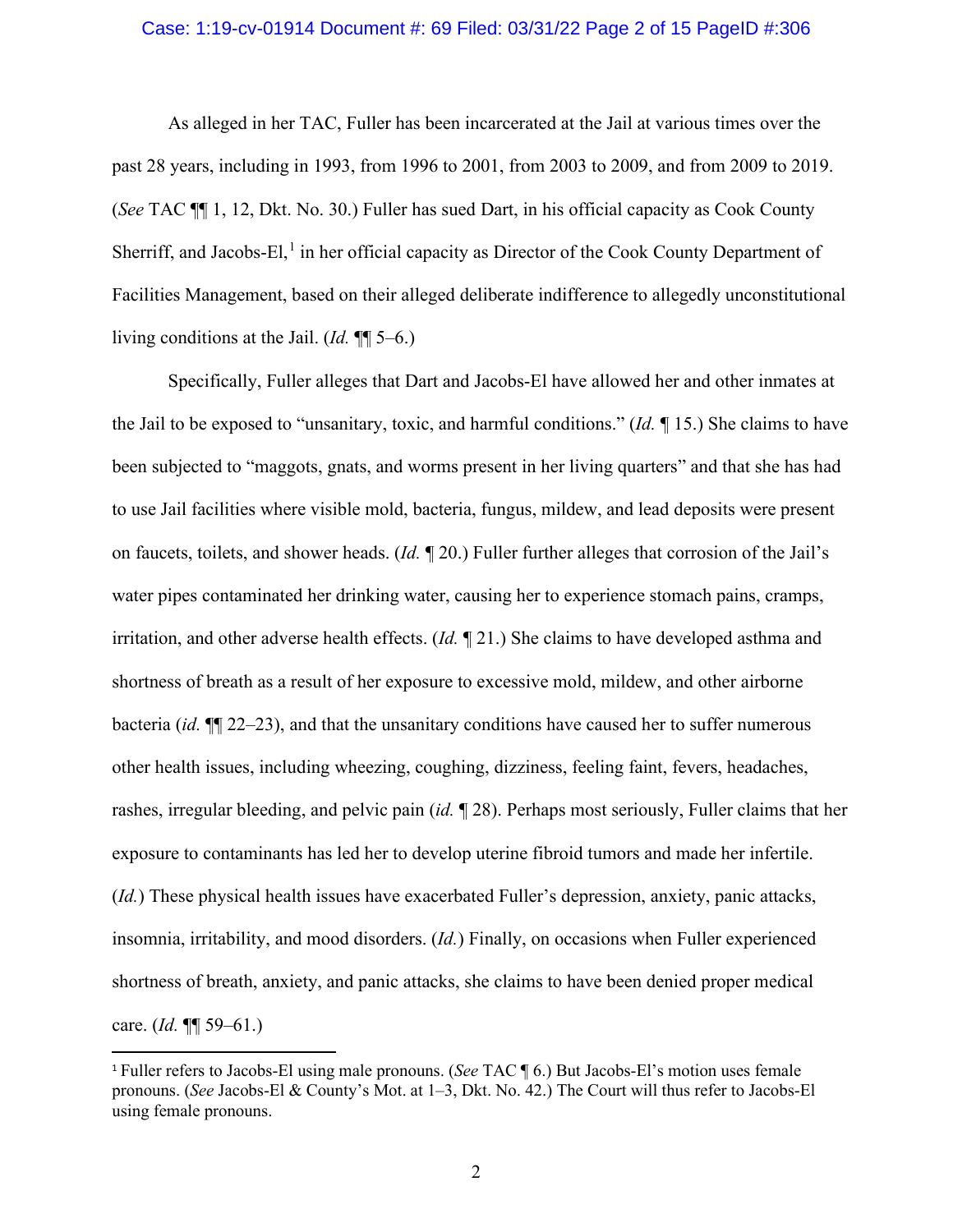# Case: 1:19-cv-01914 Document #: 69 Filed: 03/31/22 Page 3 of 15 PageID #:307

Fuller claims that she attempted to raise her complaints through the Jail's administrative grievance procedure, but her complaints were not resolved. (*Id.* ¶¶ 34–37.) She also spoke to a "Mr. Roland," the head of sanitation for her housing unit (Division 8), about the Jail's inadequate sanitation. (*Id.* ¶ 18.) He informed her that Jail officials are not responsible for maintaining its cleanliness. (*Id.*) Fuller alleges that Dart and Jacobs-El are aware of the unsanitary conditions at the Jail as a result of her and others' complaints, numerous other lawsuits concerning these conditions, and the "open and notorious" conditions of her housing unit. (*Id.* ¶¶ 42–43.)

Fuller's complaint asserts four counts.<sup>[2](#page-2-0)</sup> Count I alleges that Dart and Jacobs-El were deliberately indifferent to Fuller's serious medical needs and the unsanitary conditions at the Jail. Count II alleges that all Defendants failed to offer Fuller and other inmates sanitary living conditions and adequate medical treatment pursuant to one or more County Department of Corrections official policies, practices, or customs. (*Id.* ¶ 54.) Fuller also claims that Defendants' "blatant disregard of the complaints of unsanitary conditions in the jail and request[s] for medical treatment . . . is so persistent that it equates to a custom or practice in the Jail to disregard the safety and well being of the inmates housed in Division 8." (*Id.* ¶ 55.) Count III alleges that Dart and Jacobs-El acted with deliberate indifference by refusing Fuller's requests for reasonable medical care to treat her serious health problems. (*Id.* ¶¶ 57–62.) And Count IV consists of an indemnification claim against the County. (*Id.* ¶¶ 63–64.) Fuller requests both injunctive and compensatory relief.

#### **DISCUSSION**

To survive a motion under Rule 12(b)(6), "a complaint must contain sufficient factual matter, accepted as true, to 'state a claim to relief that is plausible on its face.'" *Ashcroft v. Iqbal*,

<span id="page-2-0"></span><sup>2</sup> Fuller filed her original, first amended, and second amended complaints in this case before the Court recruited counsel on her behalf and before Defendants appeared. The present motions to dismiss are the first Defendants have filed in this case.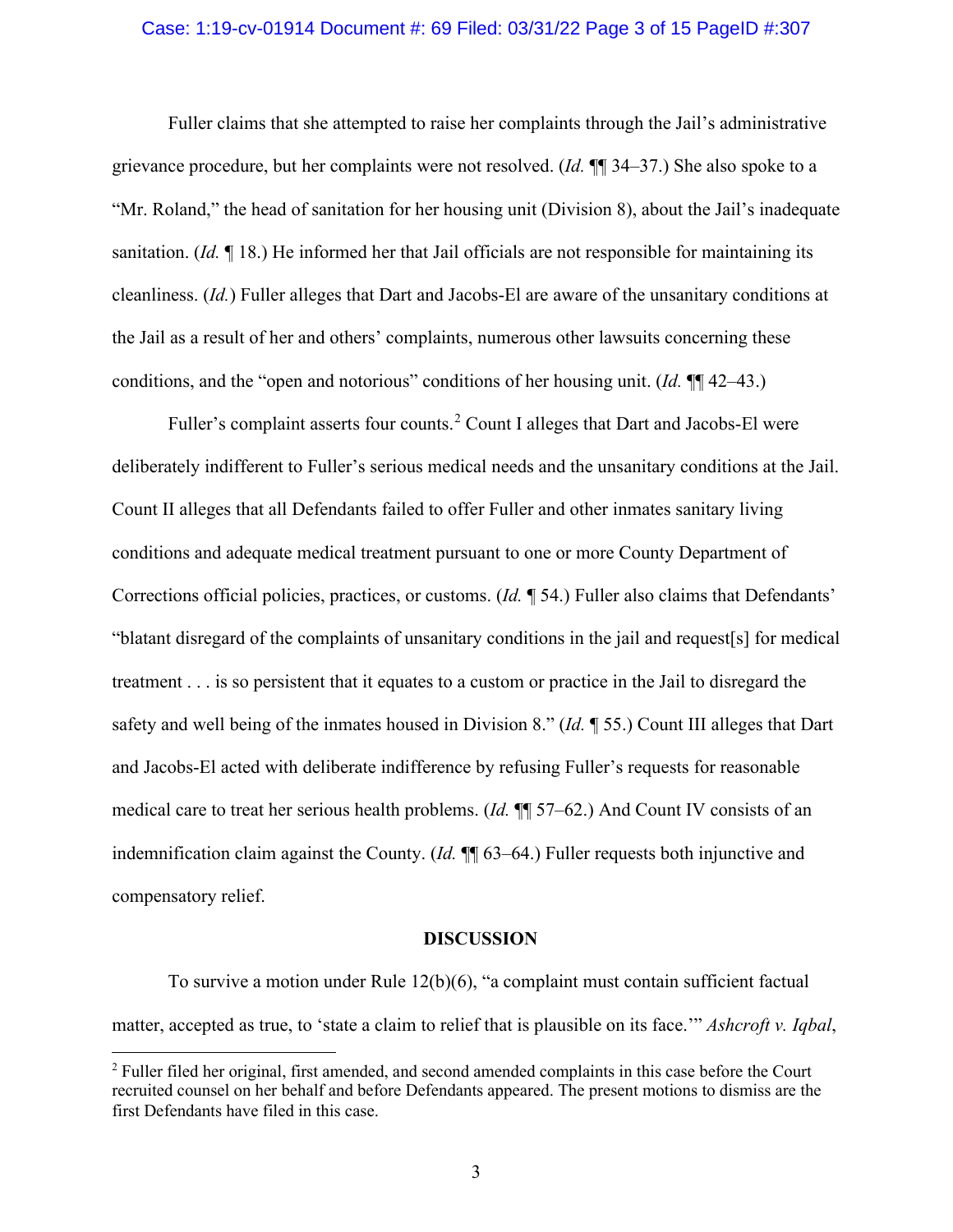#### Case: 1:19-cv-01914 Document #: 69 Filed: 03/31/22 Page 4 of 15 PageID #:308

556 U.S. 662, 678 (2009) (quoting *Bell Atl. Corp. v. Twombly*, 550 U.S. 544, 570 (2007)). A complaint need not contain detailed factual allegations to survive a motion to dismiss. *Twombly*, 550 U.S. at 555. Rather, "[a] claim has facial plausibility when the plaintiff pleads factual content that allows the court to draw the reasonable inference that the defendant is liable for the misconduct alleged." *Adams v. City of Indianapolis*, 742 F.3d 720, 728 (7th Cir. 2014) (quoting *Iqbal*, 556 U.S. at 678). "The complaint's factual allegations must be enough to raise a right to relief above the speculative level." *Cornielsen v. Infinium Cap. Mgmt., LLC*, 916 F.3d 589, 598 (7th Cir. 2019) (internal quotation marks and alterations omitted). "The statement of the claim must sufficiently give fair notice of what the claim is and the grounds upon which it rests to the defendants." *Bonnstetter v. City of Chicago*, 811 F.3d 969, 973 (7th Cir. 2016) (internal quotation marks and alterations omitted). "Threadbare recitals of the elements of a cause of action, supported by mere conclusory statements, do not suffice." *Iqbal*, 556 U.S. at 678.

In the alternative, Defendants seek relief under Rule  $12(e)$ . A Rule  $12(e)$  motion for a more definite statement "is designed to strike at unintelligibility rather than want of detail." *Flentye v. Kathrein*, 485 F. Supp. 2d 903, 911 (N.D. Ill. 2007) (internal quotation marks omitted). A Rule 12(e) motion may be granted where the complaint is "so vague or ambiguous that the party cannot reasonably prepare a response." *Chapman v. Yellow Cab Coop.*, 875 F.3d 846, 848– 49 (7th Cir. 2017).

As an initial matter, Defendants cite both Rules 12(b)(6) and 12(e) in arguing that the TAC does not provide them fair notice of Fuller's claims because it cites both the Eighth and Fourteenth Amendments to the United States Constitution. In *Kingsley v. Hendrickson*, 576 U.S. 389 (2015), the Supreme Court clarified that Eighth Amendment claims brought by convicted prisoners are different than Fourteenth Amendment claims brought by pretrial detainees. *See id.* at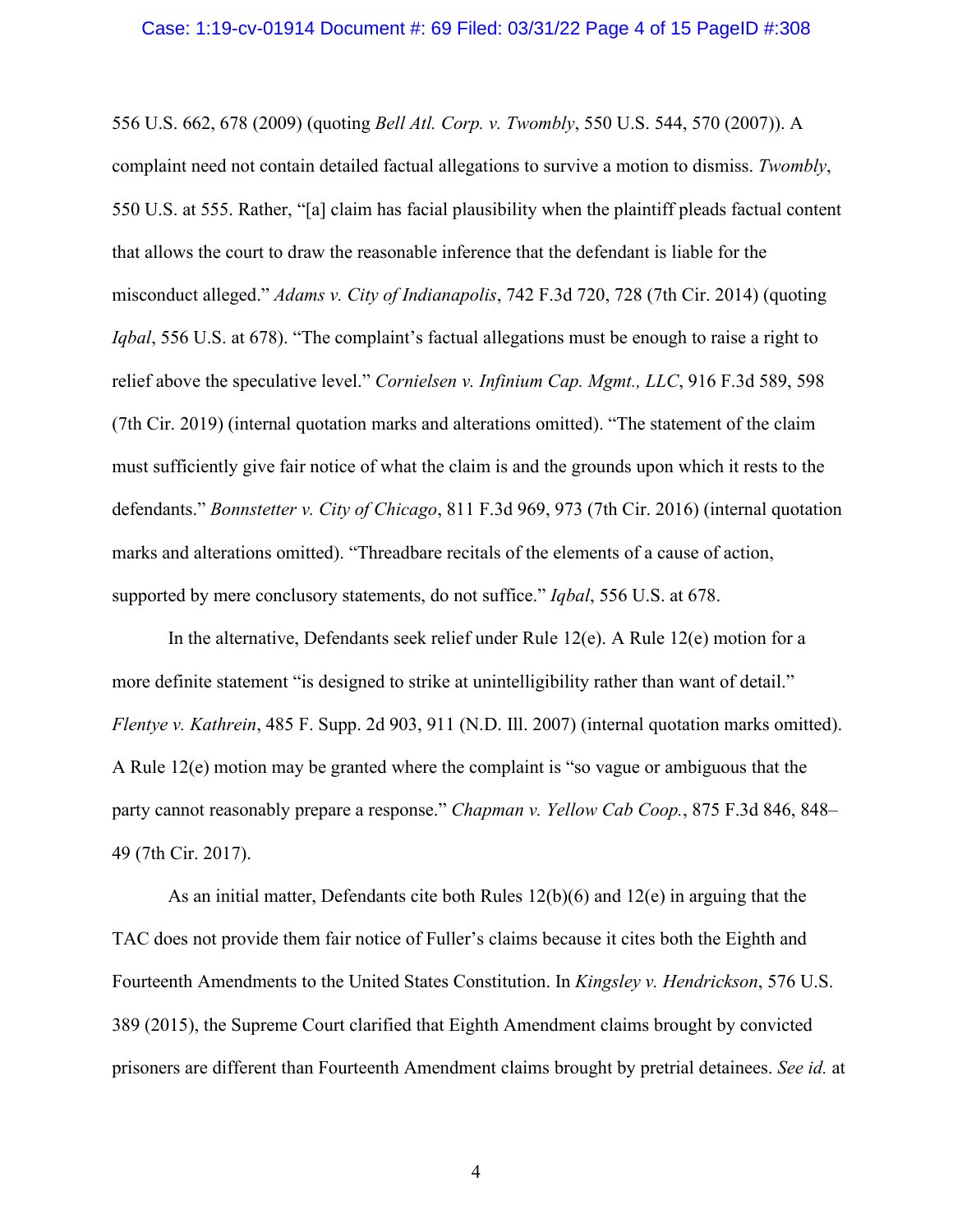### Case: 1:19-cv-01914 Document #: 69 Filed: 03/31/22 Page 5 of 15 PageID #:309

400–01 ("The language of the two Clauses differs, and the nature of the claims often differs."). Prisoners' "rights are rooted in the Eighth Amendment's prohibition on cruel and unusual punishment. Pretrial detainees are in a different position, because their detention is unrelated to punishment." *Hardeman v. Curran*, 933 F.3d 816, 821 (7th Cir. 2019). Pretrial detainees are thus entitled to greater protections. While a convicted prisoner must show that defendants acted with deliberate indifference, a pretrial detainee need only show "something akin to reckless disregard." *Miranda v. County of Lake*, 900 F.3d 335, 353–54 (7th Cir. 2018) (internal quotation marks omitted)*.*

Fuller does not specify in the TAC whether she was a convicted prisoner or a pretrial detainee at the times relevant to her complaint. But plaintiffs are not required to plead legal theories. *Beaton v. SpeedyPC Software*, 907 F.3d 1018, 1023 (7th Cir. 2018). As such, Fuller's failure to identify the legal standard that applies to her claims does not entitle Defendants to dismissal. Moreover, it is reasonable to infer based on Fuller's incarceration at the Jail that she was a pretrial detainee during most or all times relevant to her TAC. Because pretrial detainees benefit from a lesser standard of proof and reasonable inferences must be drawn in Fuller's favor at this stage, the Court will assume for present purposes that she was a pretrial detainee during the events giving rise to her claims.

# **I. Rule 12(b)(6) Motion to Dismiss**

Defendants first argue under Rule 12(b)(6) that they are entitled to dismissal of all Fuller's claims because, over the time period described in her complaint, they were complying with a court order to improve Jail conditions. Specifically, in 2010, the United States Department of Justice brought a civil rights suit against the County, Dart, and other County officials to enjoin them from depriving Jail inmates of their constitutional rights. (*See* Compl., *United States v. Cook*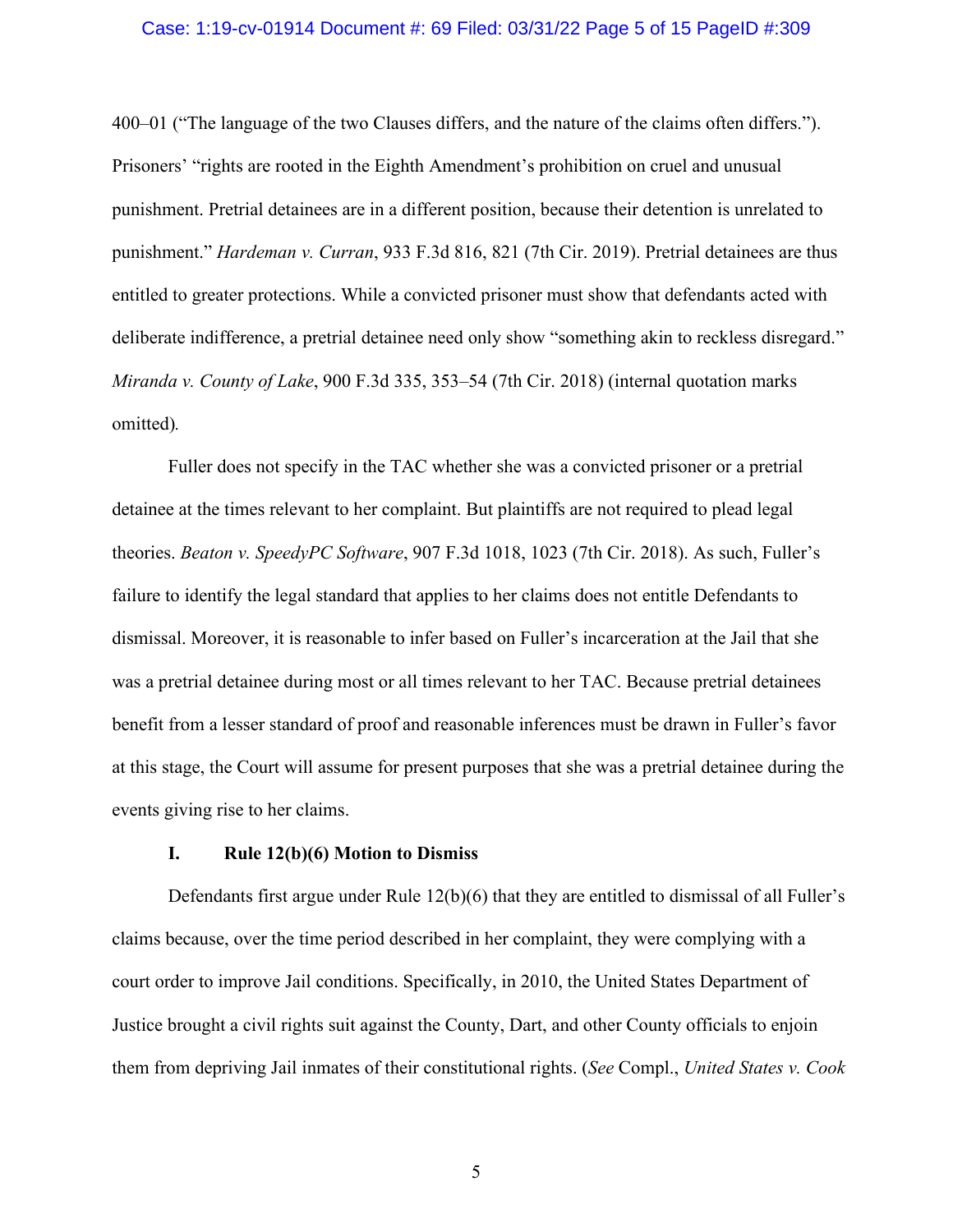### Case: 1:19-cv-01914 Document #: 69 Filed: 03/31/22 Page 6 of 15 PageID #:310

*County*, No. 10-cv-02946, (N.D. Ill. May 13, 2010), Dkt. No. 1.) The defendants in that case entered into a consent decree in 2010, agreeing to make certain substantive changes to Jail policy and procedures. (*See* Agreed Order, *United States v. Cook County*, No. 10-cv-02946, (N.D. Ill. May 26, 2010), Dkt. No. 13.) The district court overseeing the *United States v. Cook County* case released Dart from the consent decree in 2017. (*See* Min. Entry, *United States v. Cook County*, No. 10-cv-02946 (N.D. Ill. June 9, 2017), Dkt. No. 361.) Dart and the County now ask this Court to take judicial notice of their compliance with the consent decree and further find that the Jail has provided Fuller and other inmates with living conditions and care that meet constitutional standards.

At the motion to dismiss stage, the Court may consider "the allegations set forth in the complaint itself, documents that are attached to the complaint, documents that are central to the complaint and are referred to in it, and information that is properly subject to judicial notice." *Williamson*, 714 F.3d at 436. "A court may take judicial notice of an adjudicative fact that is both 'not subject to reasonable dispute' and either 1) 'generally known within the territorial jurisdiction of the trial court' or 2) 'capable of accurate and ready determination by resort to sources whose accuracy cannot reasonably be questioned.'" *Gen. Elec. Cap. Corp. v. Lease Resol. Corp.*, 128 F.3d 1074, 1081 (7th Cir. 1997) (quoting Fed. R. Evid. 201(b)). Judicial notice "substitutes the acceptance of a universal truth for the conventional method of introducing evidence." *Id.* Therefore, the tool should be approached cautiously. *Id.* The contents of court records may be a proper subject of judicial notice, but the "application of a previous finding to a latter proceeding must be beyond reasonable dispute." *Id.* at 1083.

Here, it would be inappropriate to take judicial notice of the consent decree upon which Defendants seek to rely, particularly where it is being invoked to bar Fuller's claims at the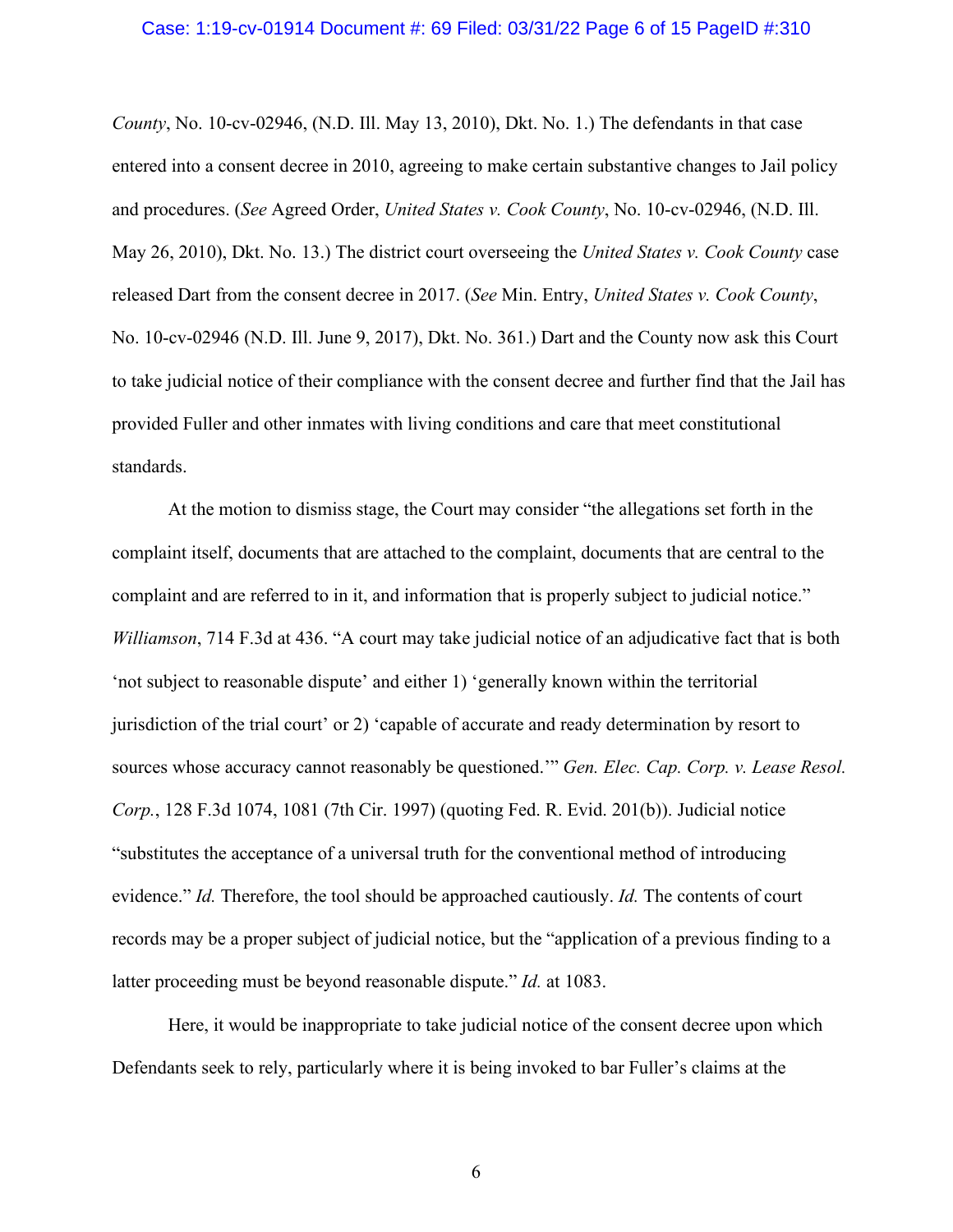#### Case: 1:19-cv-01914 Document #: 69 Filed: 03/31/22 Page 7 of 15 PageID #:311

pleadings stage. Neither the consent decree nor Dart's dismissal amount to "findings." *See Diaz v. Chandler*, No. 14 C 50047, 2016 WL 1073103, at \*12 (N.D. Ill. Mar. 18, 2016) (deciding that a court-appointed expert's report in another case regarding the dental care at a specific prison was not a "finding" and not an appropriate subject for judicial notice). This Court has no information concerning the context of Dart's dismissal from *United States v. Cook County*, except that the district court dismissed him on the United States's motion. His dismissal may have been the result of a finding that Dart had fully complied with the terms of the consent decree, as Defendants suggest. But his dismissal may also have been the consequence of a negotiated agreement or any number of other factors unrelated to Dart's compliance with the consent decree. In addition, courts may only take judicial notice of facts not subject to reasonable dispute—for instance, the date that a particular filing was due, *see Ennenga v. Starns*, 677 F.3d 766, 773–74 (7th Cir. 2012), or the time of the sunset on a specific night, *see Owens v. Duncan*, 781 F.3d 360, 362 (7th Cir. 2015). By contrast, the question of whether the County and Dart have provided inmates with adequate medical care and housing is fact-intensive and disputable. *See Rowe v. Gibson*, 798 F.3d 622, 629 (7th Cir. 2015) (explaining that the accuracy of facts must be indisputable before courts may take judicial notice of them). Finally, it is not clear that the matters at issue in *United States v. Cook County* even relate to this case—Dart was dismissed from that 2010 consent decree in 2017, whereas Fuller's allegations in this case span nearly thirty years, from 1993 through 2019. At this point, the Court will not consider the consent decree Defendants have cited.

Next, Defendants argue that because Fuller has asserted her claims against Dart and Jacobs-El in their official capacities only (*see* TAC ¶¶ 5–6), all of her claims amount to claims against the County. *See Katz-Crank v. Haskett*, 843 F.3d 641, 646–47 (7th Cir. 2016); *Grieveson v. Anderson*, 538 F.3d 763, 771 (7th Cir. 2008). The County, a municipality, is a "person" for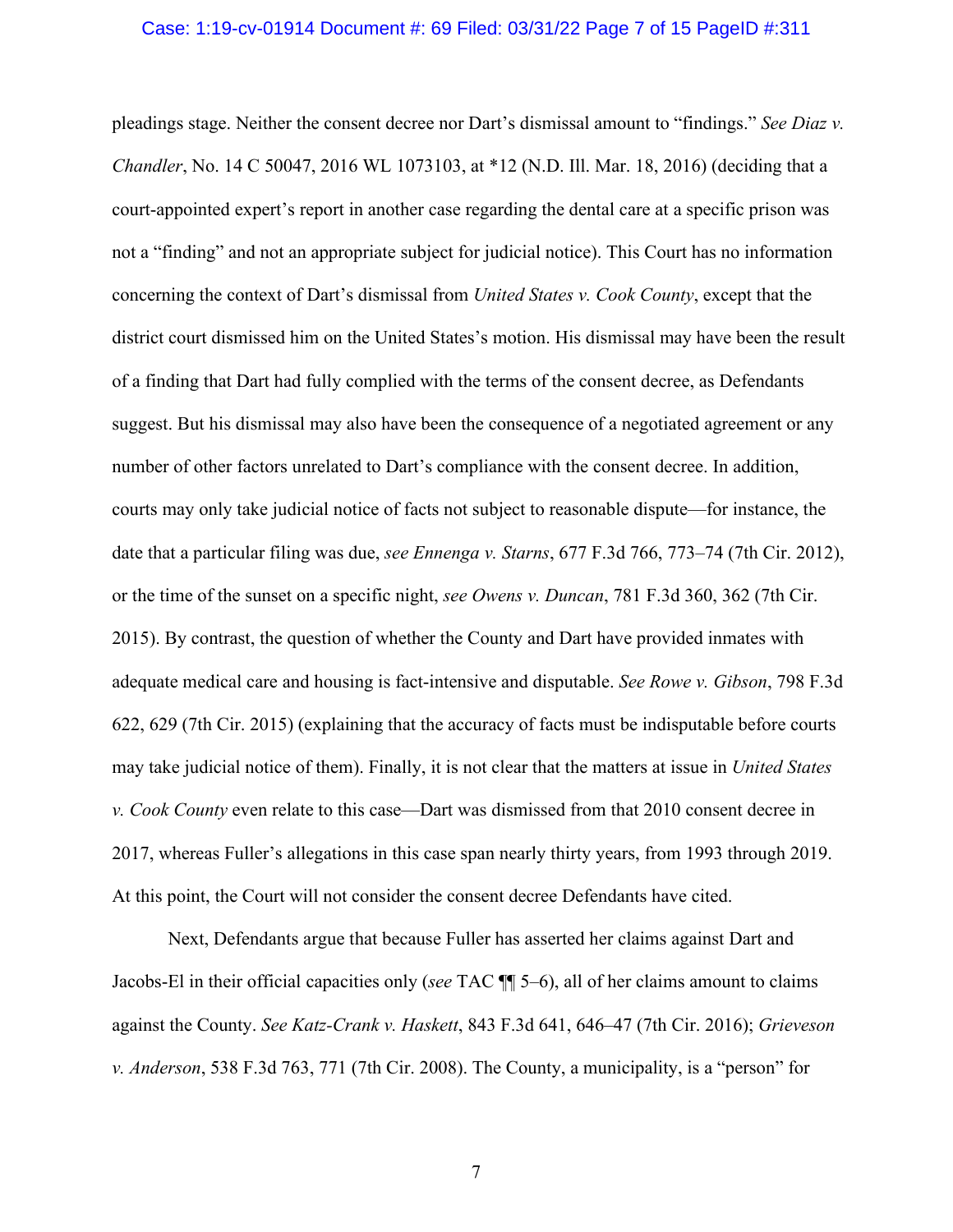#### Case: 1:19-cv-01914 Document #: 69 Filed: 03/31/22 Page 8 of 15 PageID #:312

purposes of § 1983 claims. *First Mw. Bank Guardian of Est. of LaPorta v. City of Chicago*, 988 F.3d 978, 986 (7th Cir. 2021); *Mercado v. Dart*, 604 F.3d 360, 364 (7th Cir. 2010). As such, the County may only be held liable for its own violations of a plaintiff's constitutional or federal rights. *See Monell v. Dep't of Soc. Servs.*, 436 U.S. 658, 690–91 (1978). Section 1983 does not allow for liability against municipalities under a theory of *respondeat superior*. *Nelson v. City of Chicago*, 992 F.3d 599, 606 (7th Cir. 2021). In other words, the County cannot "be liable simply because the alleged wrongdoers were its employees acting within the scope of their employment." *Id.* Instead, the County is only liable if its own actions were the "moving force" for the alleged violation. *Id.* (quoting *LaPorta*, 988 F.3d at 987).

Counts I, II, and III all present official-capacity claims against Dart and Jacobs-El alleging deliberate indifference to inmates' housing and medical needs. As a result, there is likely overlap in these claims. "Courts have authority to dismiss duplicative claims if they allege the same facts and the same injury." *Barrow v. Blouin*, 38 F. Supp. 3d 916, 920 (N.D. Ill. 2014). "Claims that involve the same operative facts and same injury, and that require proof of essentially the same elements, are duplicative as opposed to alternative." *Id.* The Court will therefore determine whether any of Counts I, II, and III allege the same facts, injury, and require proof of the same elements, such that one or more of those counts should be dismissed.

Count I consists of a § 1983 claim alleging that Dart and Jacobs-El have known about and ignored the hazardous, unconstitutional living conditions at the Jail that caused Fuller's health issues. Count II is also a § 1983 claim alleging that, pursuant to one or more official County policies, Dart and Jacobs-El failed to address such hazardous, unconstitutional living conditions. Finally, Count III asserts that Dart and Jacobs-El were aware of Fuller's medical issues—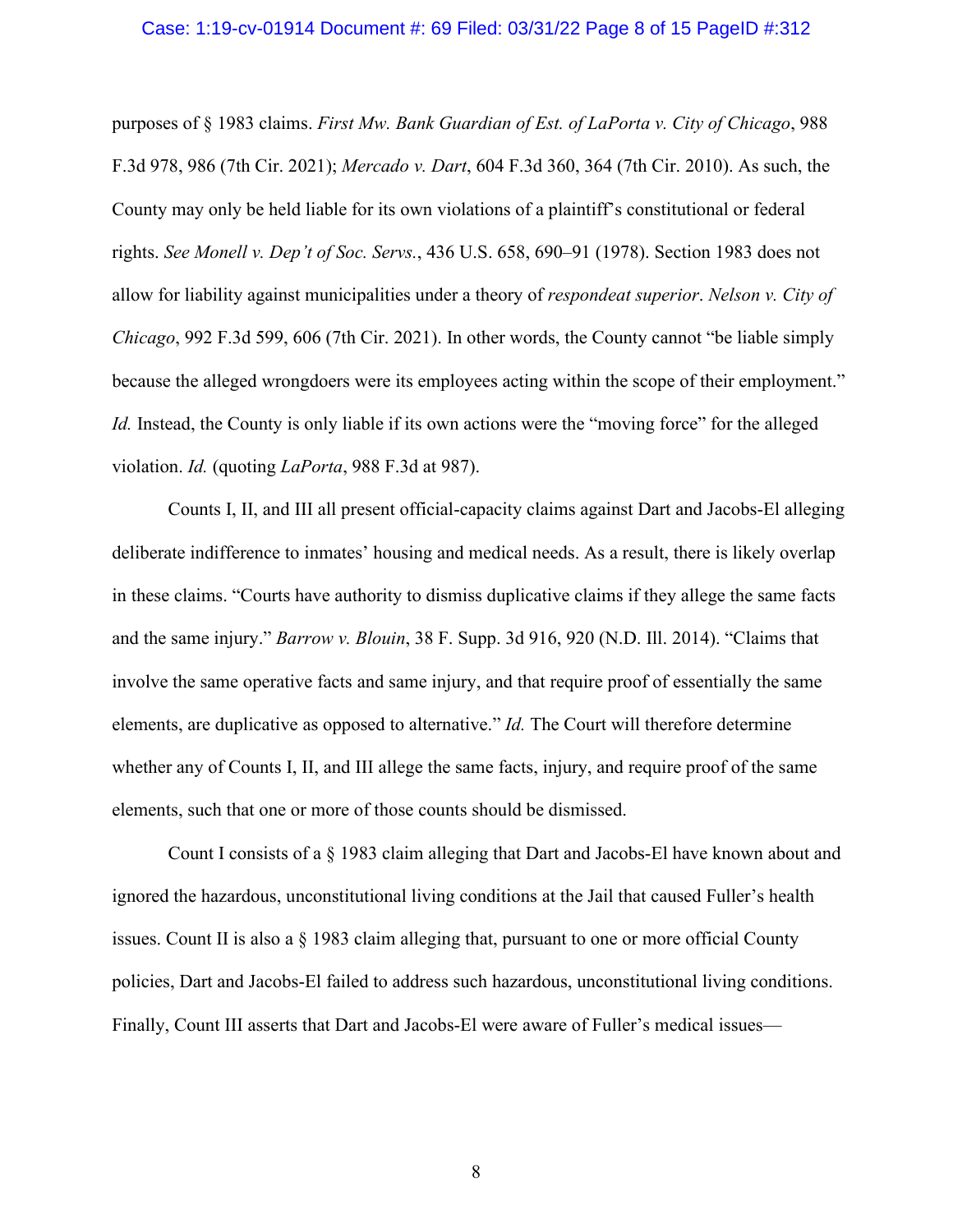# Case: 1:19-cv-01914 Document #: 69 Filed: 03/31/22 Page 9 of 15 PageID #:313

shortness of breath, anxiety, and panic attacks—and refused to provide her reasonable medical treatment.

Counts I and II allege the same basic facts: that Defendants allowed unsanitary Jail conditions to persist. They also allege the same injury to Fuller's health and require proof of the same basic elements. As a result, Counts I and II amount to duplicative claims. Their primary distinction is that Count II adds language concerning Defendants' maintaining a policy or practice. But proof of a policy, practice, custom, or final decision by a policymaker will be required under both counts, since both seek to hold Dart and Jacobs-El liable in their official capacities only.[3](#page-8-0) *See Monell*, 436 U.S. at 690–91. The Court therefore denies Count I without prejudice as duplicative. Count III is also a § 1983 claim, but it is predicated on slightly different facts—namely, Defendants' denying Fuller access to reasonable medical care to treat health issues she developed as a result of the Jail's unsanitary living conditions. For that reason, Count III will not be dismissed as duplicative. Having dismissed Count I without prejudice as duplicative of Count II, the Court will proceed to evaluate whether Counts II and III state valid claims against Defendants.

Count II alleges that the Defendants have turned a blind eye to the unsanitary and unconstitutional conditions at the Jail as a result of their official policies, practices, or customs. Generally, to state a claim for unconstitutional conditions of confinement, a plaintiff must allege that officials were deliberately indifferent to conditions that resulted "in the denial of the minimal civilized measure of life's necessities." *Gray v. Hardy*, 826 F.3d 1000, 1005 (7th Cir. 2016) (internal quotation marks omitted). To state a *Monell* claim against the County based on such

<span id="page-8-0"></span><sup>&</sup>lt;sup>3</sup> Count I and Count II also appear different on their faces because Count I is asserted against "Individual" Defendants," *i.e.*, Dart and Jacobs-El, whereas Count II is asserted against all "Defendants," which includes the County. But as explained above, this is a false distinction; the official capacity claims against Dart and Jacobs-El which amount to claims against the County. *See Monell*, 436 U.S. at 690 n.55.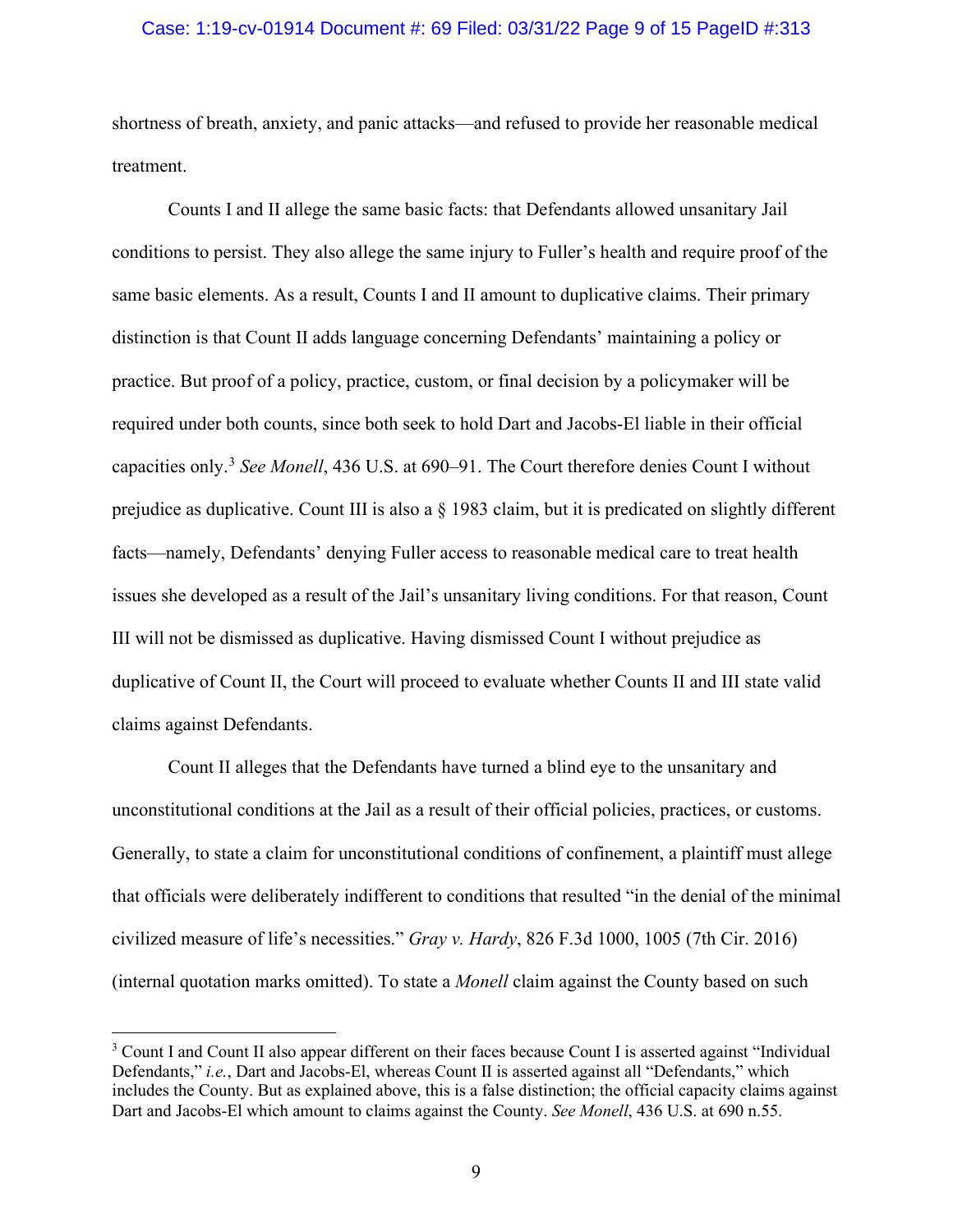### Case: 1:19-cv-01914 Document #: 69 Filed: 03/31/22 Page 10 of 15 PageID #:314

conditions, the plaintiff must "'plead[ ] factual content that allows the court to draw the reasonable inference' that the [County] maintained a policy, custom, or practice" that resulted in the underlying constitutional violation. *McCauley v. City of Chicago*, 671 F.3d 611, 616 (7th Cir. 2011) (quoting *Iqbal*, 556 U.S. at 678). There are three types of actions that can support liability under a *Monell* theory: "(1) an express policy that causes a constitutional deprivation when enforced; (2) a widespread practice that is so permanent and well-settled that it constitutes a custom or practice; or (3) an allegation that the constitutional injury was caused by a person with final policymaking authority." *Spiegel v. McClintic*, 916 F.3d 611, 617 (7th Cir. 2019) (internal quotation marks omitted). More concisely stated, "[e]ither the content of an official policy, a decision by a final decisionmaker, or evidence of custom will suffice." *Glisson v. Ind. Dep't of Corr.*, 849 F.3d 372, 379 (7th Cir. 2017).

There are no "bright-line rules defining a widespread custom or practice" or "how frequently such conduct must occur to impose *Monell* liability, except that it must be more than one instance, or even three." *Thomas v. Cook Cty. Sheriff's Dep't*, 604 F.3d 293, 303 (7th Cir. 2010) (internal quotation marks and citations omitted). "But the plaintiff must demonstrate that there is a policy at issue rather than a random event." *Id.* Generally, the bare allegation that a defendant has a policy, practice, or custom that violates individuals' constitutional rights is a legal conclusion that may be disregarded at the motion-to-dismiss stage. *See McCauley*, 671 F.3d at 617–18; *Lanigan v. Village of East Hazel Crest*, 110 F.3d 467, 479 (7th Cir. 1997).

Fuller's TAC alleges that Dart and Jacobs-El, the County Sheriff and Director of Facilities, respectively, have demonstrated a blatant disregard for the unsanitary conditions at the Jail. Specifically, Fuller has been exposed to maggots, gnats, and worms in her living quarters and visible mold, fungus, bacteria, mildew, and lead in the Jail bathrooms. She alleges that even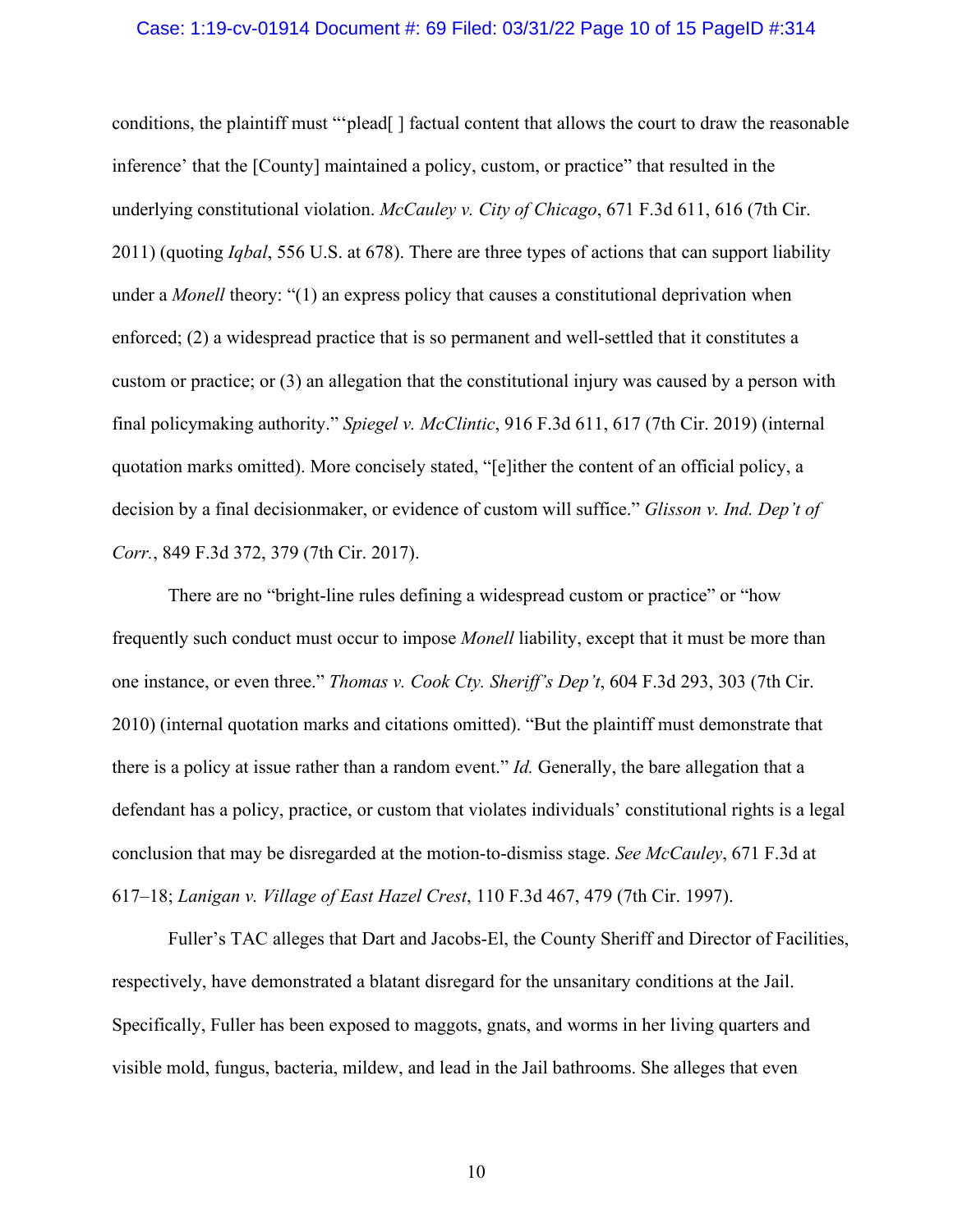# Case: 1:19-cv-01914 Document #: 69 Filed: 03/31/22 Page 11 of 15 PageID #:315

though Dart and Jacobs-El have been aware of these conditions as a result of numerous inmate lawsuits, grievances, and their supervision of the Jail, they have not taken any appropriate steps to remedy the conditions. Fuller also claims that she told another Jail official about her housing conditions, and that individual advised her that the Jail and County are not responsible for the Jail's sanitation. Fuller claims that the unsanitary environment at the Jail has caused her to develop several serious health conditions, such as asthma, depression, and fibroid tumors causing infertility.

Based on these factual allegations, the Court concludes that Count II states a *Monell* claim against the County. First, Fuller's TAC describes dire living conditions and alleges that they have caused her numerous long-term health problems. Indeed, Defendants have not even argued that the conditions outlined in the complaint, if accurately detailed, are constitutionally acceptable. Next, it is reasonable to infer based on the pleaded facts that policymakers Dart and Jacobs-El have turned a blind eye to the conditions or have allowed them to persist pursuant to a Jail policy. *See Thomas*, 604 F.3d at 303 ("[I]n situations where rules or regulations are required to remedy a potentially dangerous practice, the County's failure to make a policy is also actionable."). Although Fuller has not pleaded with specificity the number of times that she has suffered these conditions, it is plausible based on the timeframe described in her complaint that they have lasted over several years. And because Fuller has alleged that the conditions have caused her serious long-term physical damage in the form of asthma, fibroid tumors, and even infertility, it is reasonable to infer that these are persistent problems. It is also difficult to imagine how some of the conditions she describes—including visible mold and maggot infestations—could appear in the Jail at random and be present for only short periods of time. *See Brown v. Dart*, 14 C 3032, 2017 WL 3219217, at \*5 (N.D. Ill. July 28, 2017) (finding that even though the plaintiff failed to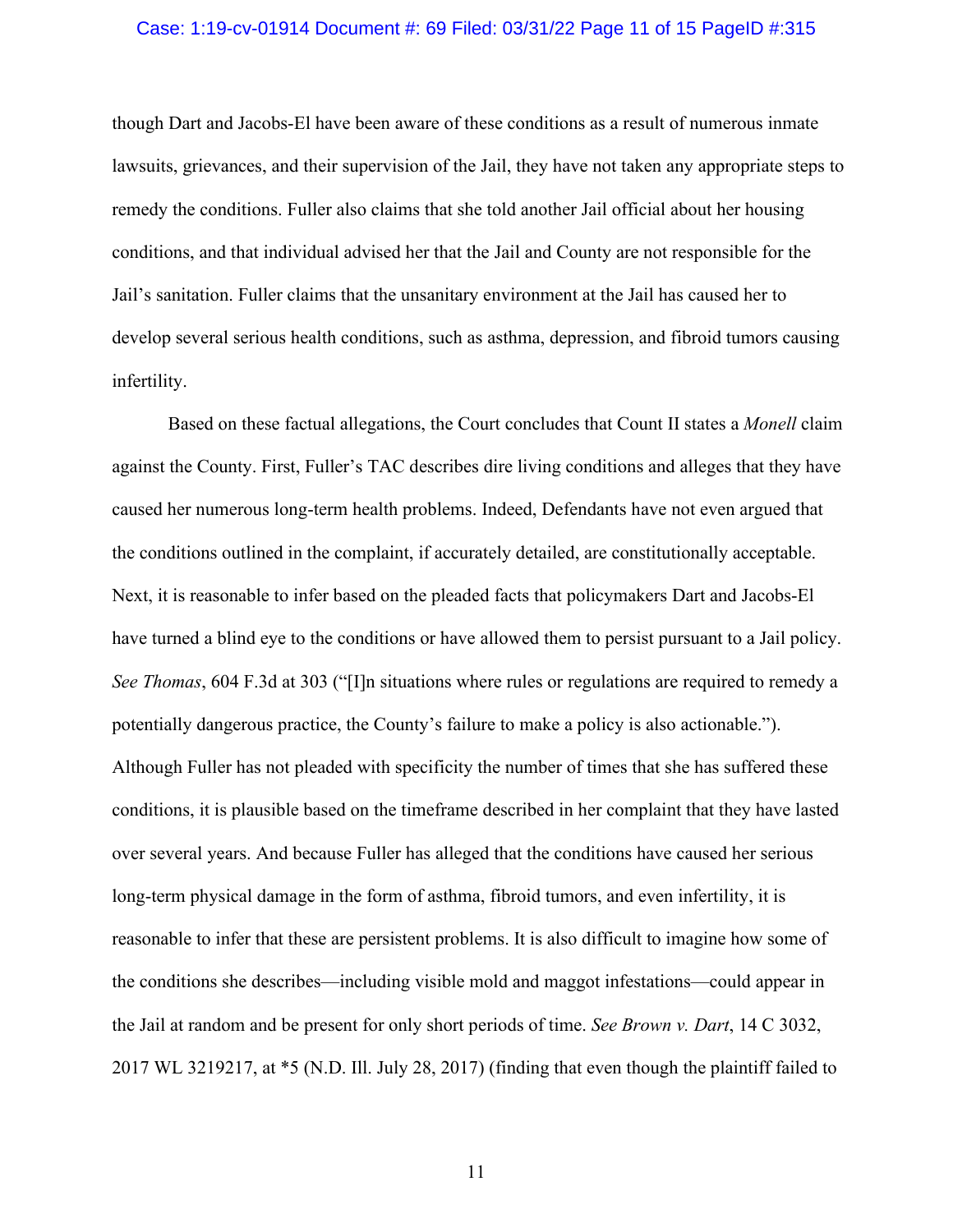### Case: 1:19-cv-01914 Document #: 69 Filed: 03/31/22 Page 12 of 15 PageID #:316

"detail the number of times he and other inmates experienced each condition," his complaint successfully alleged a policy because it was reasonable infer that the systemic issues he described (*i.e.*, insufficient heating, mold, and pest infestations) lasted at least several months). Finally, while all of the allegations in Fuller's TAC are framed as being based on her own experience, she has also pleaded that other inmates have suffered from the same living conditions. (*See* TAC ¶ 15); *see also White v. City of Chicago*, 829 F.3d 837, 844 (7th Cir. 2016) (finding that the complaint "was not required to identify every other or even one other individual" who suffered as a result of the alleged policy to state a valid *Monell* claim). Moreover, it is reasonable to assume that worm and maggot infestations and contaminated water would affect the other inmates housed near Fuller. *See Brown*, 2017 WL 3219217, at \*5 ("A pest infestation extending from Plaintiff's cell through 'the living quarters and . . . in the cells and dayroom' is also unlikely to affect Plaintiff in isolation."). In sum, the Court concludes that Fuller has sufficiently pleaded that Defendants engaged in a persistent and widespread practice of allowing unconstitutional conditions of confinement to persist at the Jail. Defendants' Rule 12(b)(6) motions are therefore denied with respect to Count II.

In Count III, Fuller alleges that Dart and Jacobs-El were deliberately indifferent to her serious medical needs. Specifically, Fuller claims that Dart and Jacobs-El learned of her diagnoses for asthma, depression, and uterine fibroid tumors through County doctors. When Fuller suffered shortness of breath, anxiety, and panic attacks, she was denied reasonable medical care.

Count III does not contain sufficient detail to state a claim against Dart and Jacobs-El in their official capacities. First, the facts included in the complaint do not establish that Dart and Jacobs-El as policymakers knew about or were personally responsible for the alleged violation. While "defendants such as the Sheriff and the Director of the Jail can realistically be expected to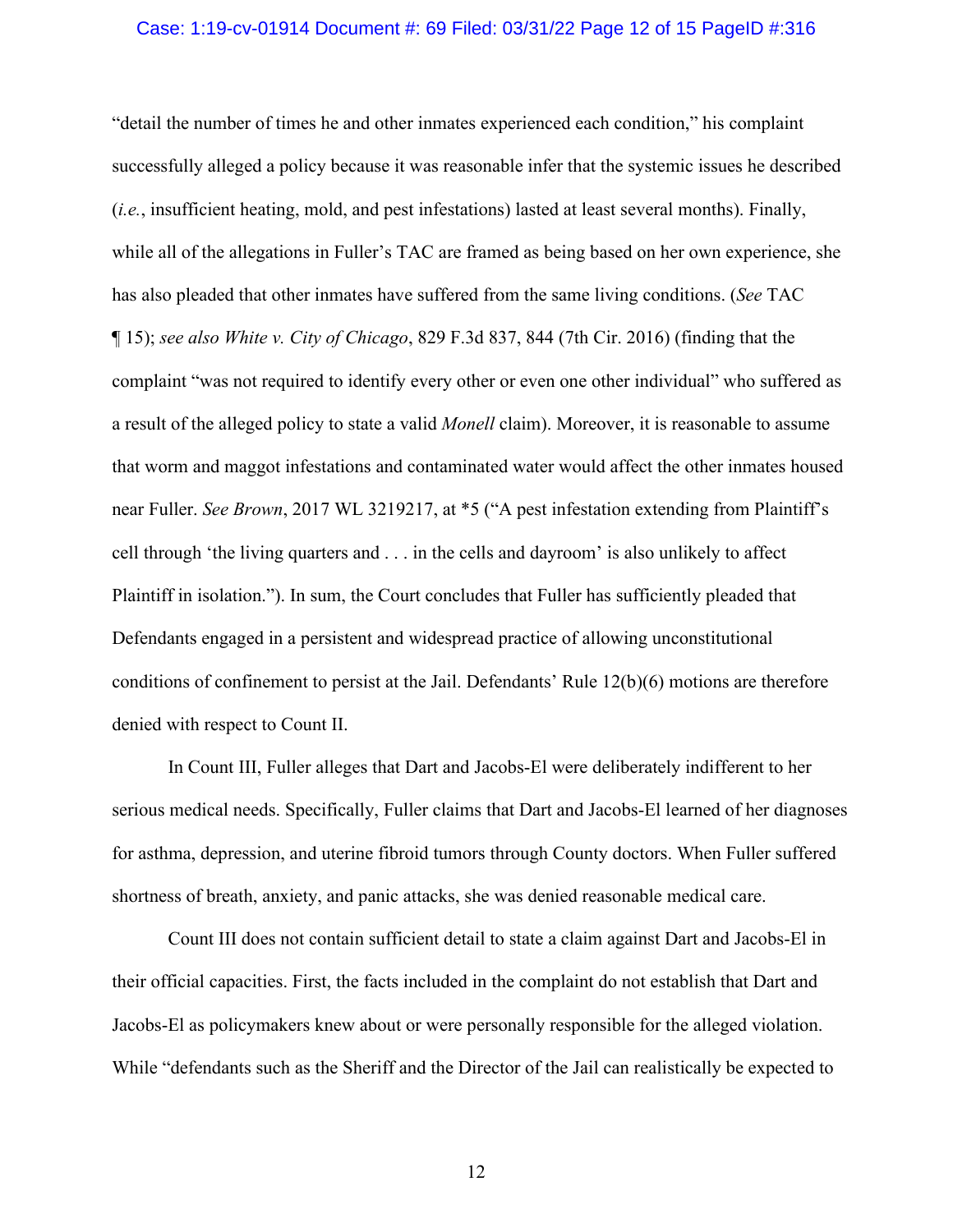# Case: 1:19-cv-01914 Document #: 69 Filed: 03/31/22 Page 13 of 15 PageID #:317

know about or participate in creating systematic jail conditions," *Sanders v. Sheahan*, 198 F.3d 626, 629 (7th Cir. 1999), it is not as plausible that they would know about the individual health problems of each inmate. Fuller has not pleaded that Dart and Jacobs-El actually denied her medical care or directed others to do so. She has also failed plausibly to allege that the refusal of reasonable medical treatment is a widespread issue, rather than a random event, as required to state a *Monell* claim. Her claim is based exclusively on her own experiences. While a plaintiff need not necessarily refer to the experiences of others to successfully allege a policy, *see White*, 829 F.3d at 844, Fuller's complaint does not even detail how many times Jail officials denied *her* reasonable care. *See Wilson v. Cook County*, No. 19 C 7824, 2020 WL 5642945, at \*4 (N.D. Ill. Sept. 22, 2020) (finding that the plaintiff had stated a valid *Monell* claim against the County where his claim relied solely on his own experiences, but he set forth three separate incidents).

Because Count III does not allege sufficient facts for the Court to infer that policymakers Dart and Jacobs-El were personally involved in Fuller's medical care or that her issues were symptomatic of a widespread County policy or custom, the count fails to state a valid *Monell* claim. Defendants' motions to dismiss are granted with respect to Count III.

#### **II. Rule 12(e) Motion for More Definite Statement**

Finally, Rule 12(e) allows a defendant to seek a more definite statement when the relevant pleading is so lacking in detail that the defendant cannot adequately respond. *See Chapman*, 875 F.3d at 848–49. A proper Rule 12(e) motion "must point out the defects complained of and the details desired." Fed. R. Civ. P. 12(e). In contrast to a Rule 12(b)(6) motion, a Rule 12(e) motion "is the right way to ask plaintiffs to lay out details that enable the defendants to respond intelligently and the court to handle the litigation effectively." *Chapman*, 875 F.3d at 849. However, the Rule "cannot be used to turn federal civil procedure into a fact-pleading or code-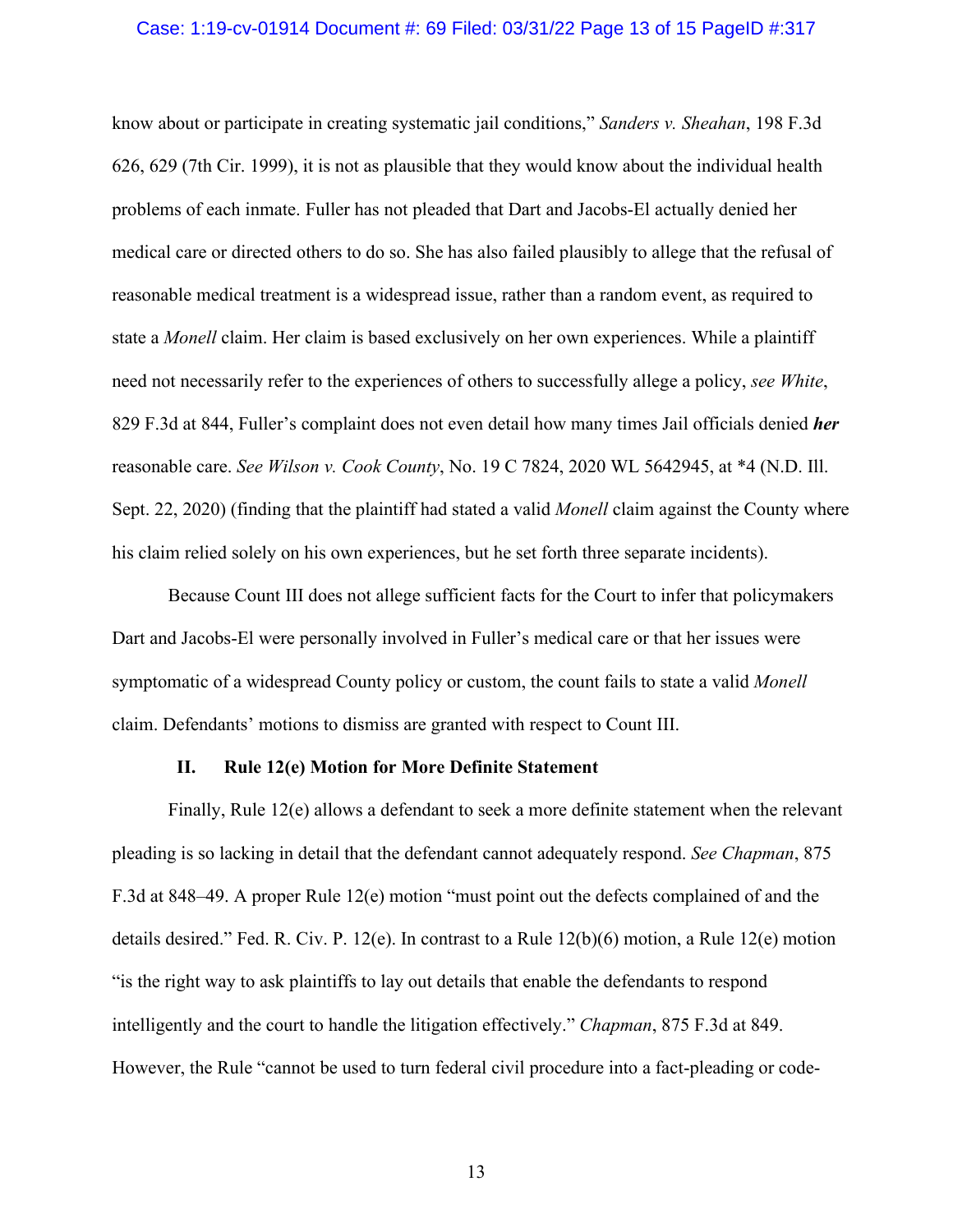# Case: 1:19-cv-01914 Document #: 69 Filed: 03/31/22 Page 14 of 15 PageID #:318

pleading system." *Id.* "Motions under Rule 12(e) are disfavored generally, and courts should grant such motions only if the complaint is so unintelligible that the defendant cannot draft responsive pleading." *Mission Measurement Corp. v. Blackbaud, Inc.*, 216 F. Supp. 3d 915, 917 (N.D. Ill. 2016) (internal quotation marks omitted).

Defendants contend that Fuller's TAC is unintelligible or ambiguous in three areas: (1) time, (2) the identities of the subjects of the allegations, and (3) the constitutional standard that applies to her claims. As to the last, the Court has already rejected Defendants' argument that Fuller must specify whether she is bringing claims pursuant to the Eighth or the Fourteenth Amendments in order to proceed with her claims. The Court also sees no serious ambiguity with respect to the subjects of any allegations. Both defense motions argue that "[t]he TAC levies several allegations against 'the Individual Defendants,' but never identifies who they are." (*See* Dart's Mot. at 2, Dkt. No. 36; Jacobs-El & County's Mot. at 2, Dkt. No. 42.) Considering that there are only three Defendants in the case, two of which are individuals, it is reasonable to assume that the term "Individual Defendants" refers to Dart and Jacobs-El. And as explained above, all of Fuller's claims amount to claims against the County anyway. Lastly, with respect to the TAC's timeframe, plaintiffs are not required to plead specific dates or "plead around the statute of limitations in order to ease [their] opponents' discovery burdens." *Caruth v. Wexford Health Sources, Inc.*, No. 16 C 6621, 2018 WL 3630014, at \*3 (N.D. Ill. July 31, 2018). Fuller has pleaded sufficient facts—at least in connection to the surviving Count II—to put Defendants on notice of the claims against them and allow them to respond. That is all Fuller is required to do at this stage. *See id.* (denying a Rule 12(e) motion based on the complaint's failure to plead specific dates). Accordingly, Defendants' motions for a more definite statement are denied.